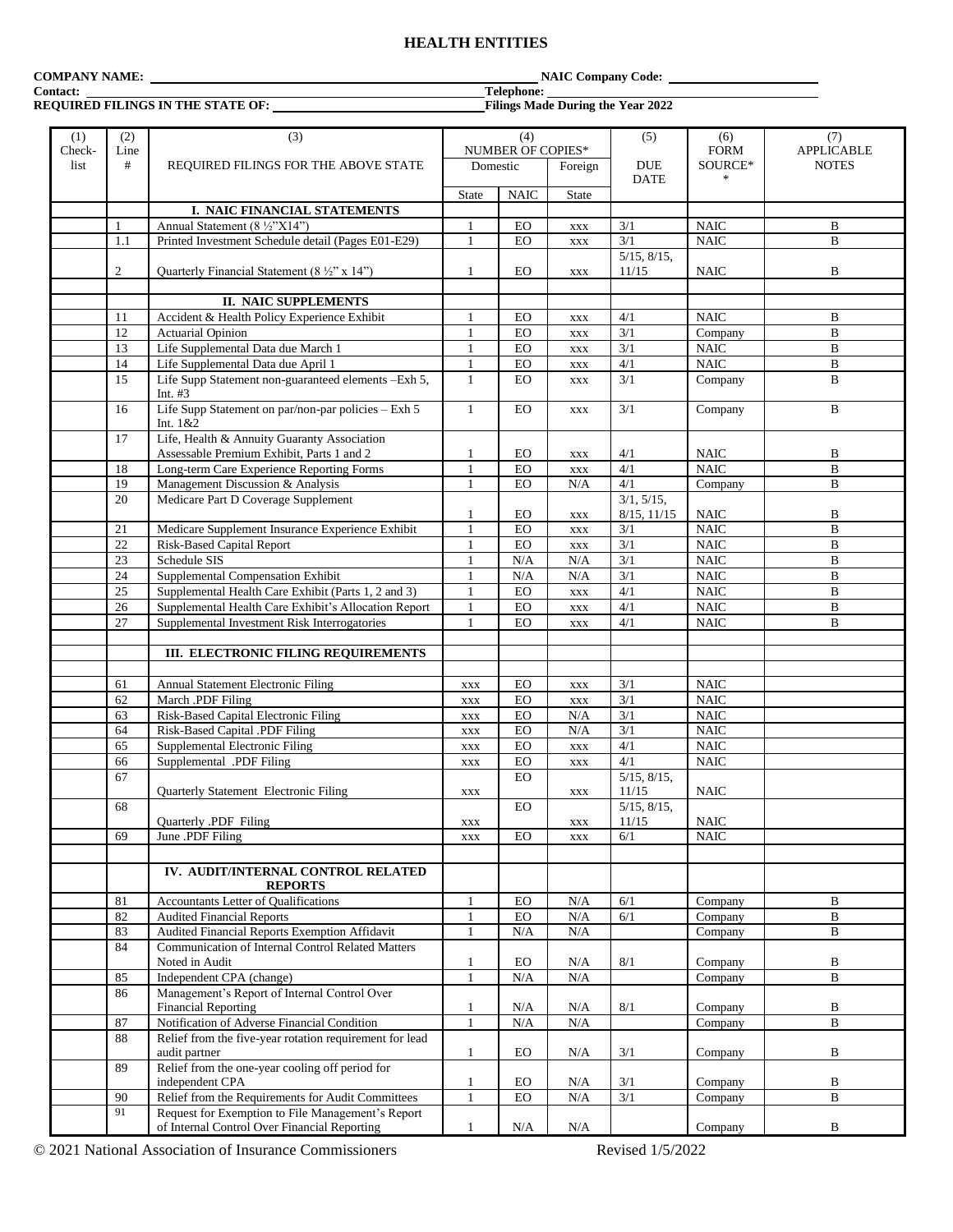|     | V. STATE REQUIRED FILINGS                     |          |          |          |               |              |            |
|-----|-----------------------------------------------|----------|----------|----------|---------------|--------------|------------|
| 101 | Corporate Governance Annual Disclosure***     |          | $\Omega$ | $\Omega$ | 6/1           | Company      | B.C.N      |
| 102 | Filings Checklist (with Column 1 completed)   | $\Omega$ | $\Omega$ | $\Omega$ |               |              |            |
| 103 | Form B-Holding Company Registration Statement |          | $\Omega$ | $\Omega$ | 6/1           | Company      | $\Omega$   |
| 104 | Form F-Enterprise Risk Report ****            |          | $\Omega$ | $\Omega$ |               | Company      | B          |
| 105 | $ORSA***$                                     |          | $\Omega$ | $\Omega$ |               | Company      | B          |
|     |                                               |          |          |          | 3/1,5/15,8/15 |              |            |
| 106 | Premium Tax                                   |          | $\Omega$ |          | 11/15         | State        | A, C, D, E |
| 107 | <b>State Filing Fees</b>                      |          | $\Omega$ |          | 3/1           | State        | C.N.P      |
| 108 | Signed Jurat                                  | $\Omega$ | $\Omega$ |          | 3/1           | <b>NAIC</b>  | L          |
| 109 | Group Capital Calculation                     |          | $\Omega$ | $\Omega$ |               | Company      | B.N        |
| 110 | Documentation for Premium Tax Return          |          | $\Omega$ |          | 3/1           | Company      | Q          |
| 111 | <b>Retaliatory Tax Statement</b>              | $\Omega$ | $\Omega$ |          | 3/1           | State        | D          |
| 112 | Certificate of Advertising Compliance         |          | $\Omega$ |          | 3/1           | Company      | B, S       |
| 113 | <b>Fraud Unit Assessment</b>                  |          | $\Omega$ |          | 6/1           | <b>State</b> | C          |

**\*If XXX appears in this column, this state does not require this filing, if hard copy is filed with the state of domicile and if the data is filed electronically with the NAIC. If N/A appears in this column, the filing is required with the domiciliary state. EO (electronic only filing).**

**\*\*If Form Source is NAIC, the form should be obtained from the appropriate vendor.** 

**\*\*\*For those states that have adopted the NAIC Corporate Governance Annual Disclosure Model Act, an annual disclosure is required of all insurers or insurance groups by June 1. The Corporate Governance Annual Disclosure is a state filing only and should not be submitted by the company to the NAIC. Note however that this filing is intended to be submitted to the lead state if filed at the insurance group level. For more information on lead states, see the following NAIC URL:** [http://www.naic.org/public\\_lead\\_state\\_report.htm](http://www.naic.org/public_lead_state_report.htm).

**\*\*\*\*For those states that have adopted the NAIC updated Holding Company Model Act, a Form F filing is required annually by holding company groups. Consistent with the Form B filing requirements, the Form F is a state filing only and should not be submitted by the company to the NAIC. Note however that this filing is intended to be submitted to the lead state. For more information on lead states, see the following NAIC URL:** [http://www.naic.org/public\\_lead\\_state\\_report.htm](http://www.naic.org/public_lead_state_report.htm)

**\*\*\*\*\*For those states that have adopted the NAIC updated Risk Management and Own Risk and Solvency Assessment Model Act, a summary report is required annually by insurers and insurance groups above a specified premium threshold. Consistent with the Form B filing requirements, the ORSA Summary Report is a state filing only and should not be submitted by the company to the NAIC. Note however that this filing is intended to be submitted to the lead state. For more information on lead states, see the following NAIC URL:**  [http://www.naic.org/public\\_lead\\_state\\_report.htm](http://www.naic.org/public_lead_state_report.htm)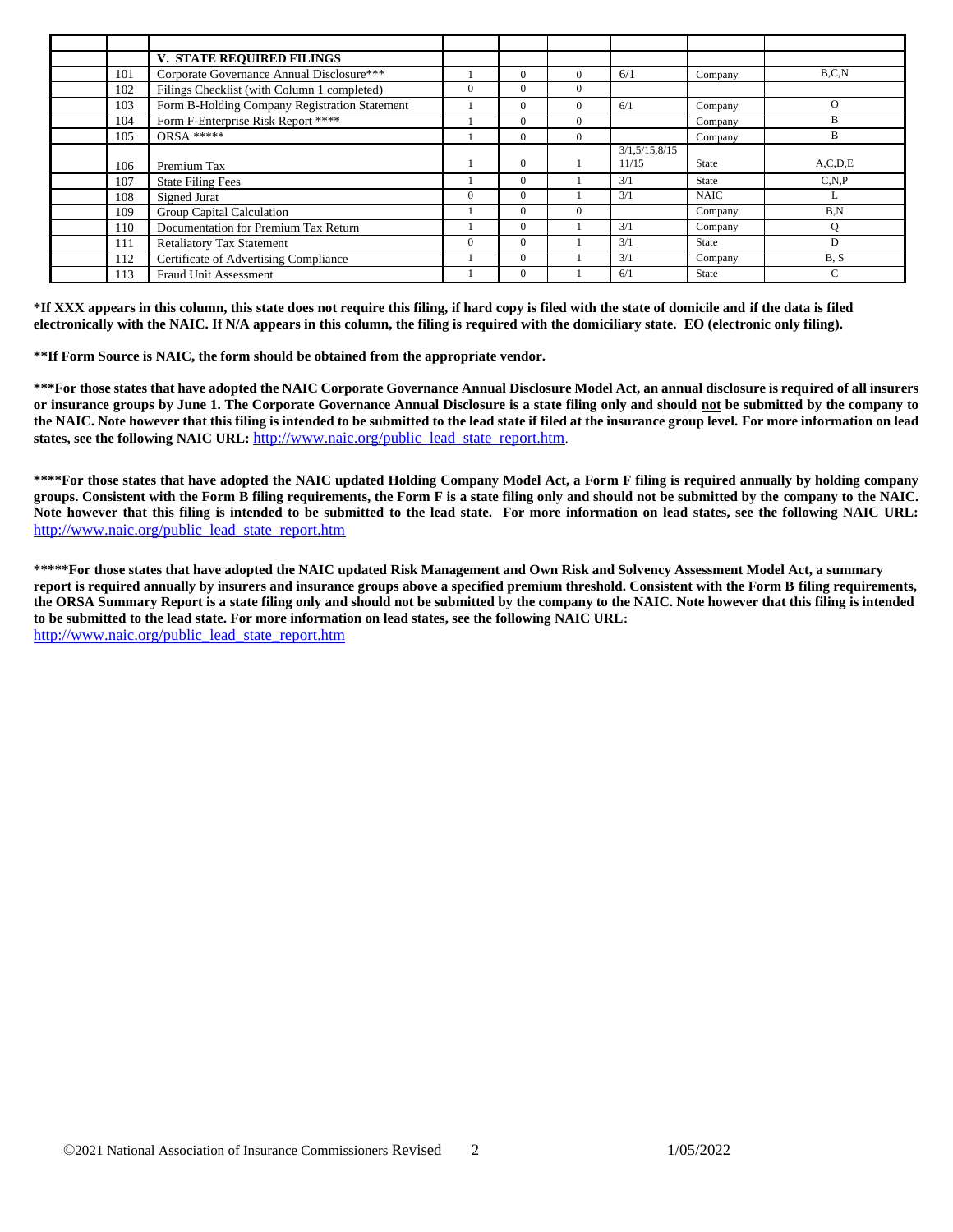|              | NOTES AND INSTRUCTIONS (A-K APPLY TO ALL FILINGS)                                                                                                                                                                                           |  |
|--------------|---------------------------------------------------------------------------------------------------------------------------------------------------------------------------------------------------------------------------------------------|--|
| $\mathbf{A}$ | Required Filings Contact Person:                                                                                                                                                                                                            |  |
|              | <b>Financial Filings:</b>                                                                                                                                                                                                                   |  |
|              | Sheila Travis, Chief Financial Analyst<br>334-241-4160<br>sheila.travis@insurance.alabama.gov                                                                                                                                               |  |
|              | Premium Tax Filings:                                                                                                                                                                                                                        |  |
|              | LaKisha Hardy, Senior Accountant<br>334-241-4114<br>lakisha.hardy@insurance.alabama.gov                                                                                                                                                     |  |
|              | Caitlin Walker, Accountant<br>334-240-7574<br>caitlin.walker@insurance.alabama.gov                                                                                                                                                          |  |
| $\, {\bf B}$ | Mailing Address:                                                                                                                                                                                                                            |  |
|              | Fees: See note C                                                                                                                                                                                                                            |  |
|              | Annual Statement hard copy filing not required for foreign insurers.                                                                                                                                                                        |  |
|              | All other Filings:                                                                                                                                                                                                                          |  |
|              | AL Dept. of Insurance<br>AL Dept. of Insurance<br>P.O. Box 303351<br>201 Monroe Street, Suite 502<br>Montgomery, AL 36130-3351<br>Montgomery, AL 3610                                                                                       |  |
| $\mathsf{C}$ | Filing Fees:<br>HMO Certificate of Authority Renewal Fee: \$205.00<br>HMO Annual Statement Filing Fee: \$20.00<br>HMDI Certificate of Authority Renewal Fee: \$505.00<br>HMDI Annual Statement Filing Fee: \$25.00                          |  |
|              | Insurers <b>must</b> file their premium tax returns and pay premium tax,<br>COA renewal fee and the annual statement filing fee through the NAIC<br>OPTins program. http://www.optins.org/                                                  |  |
|              | The \$100 Corporate Governance Annual Disclosure (CGAD)<br>examination fee, which is due June 1 <sup>st</sup> must be remitted via check<br>along with the actual CGAD filing to the Department at either address<br>referenced in note B.  |  |
|              | HMDI \$1,200.00 Audit and Exam Fee and HMO \$500.00 Audit and<br>Exam Fee, which is due March $1st$ must be remitted along with the<br>premium tax filing via the NAIC OPTins program.<br>http://www.optins.org/                            |  |
|              | The \$200.00 Fraud Unit Assessment, which is due June $1st$ must be<br>remitted through the NAIC OPTIns program. http://www.optins.org/<br>Point of Contact: Jessica Williamson<br>jessica.williamson@insurance.alabama.gov or 334-241-4157 |  |
|              | Premium Tax Payments:                                                                                                                                                                                                                       |  |
| D            | Insurers <b>must</b> file their premium tax returns and pay premium tax,<br>COA renewal fee, the annual statement filing fee and audit and exam<br>fee electronically through the NAIC OPTins program at<br>http://www.optins.org/          |  |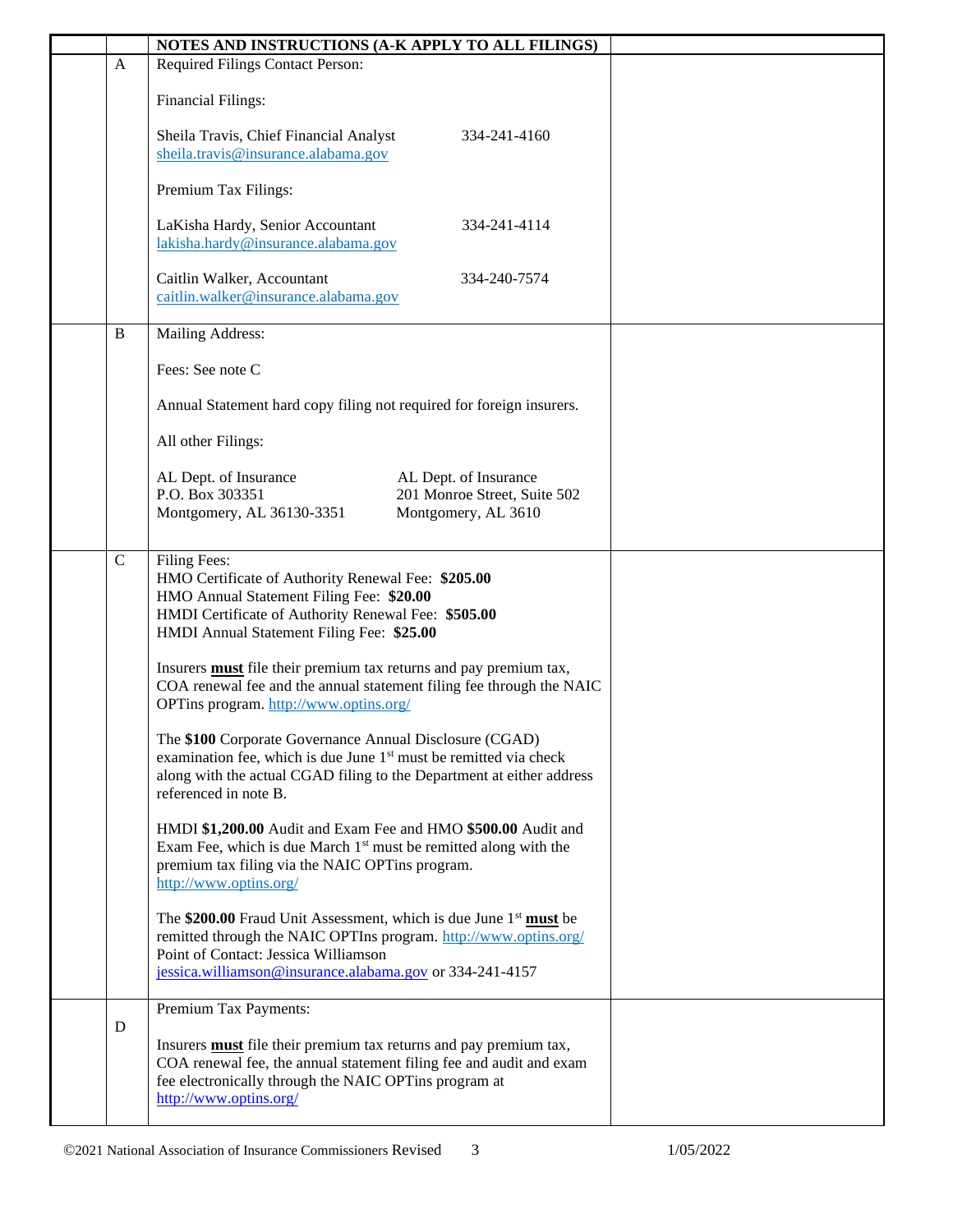| ${\bf E}$    | Delivery Instructions:                                                                                                                       |  |
|--------------|----------------------------------------------------------------------------------------------------------------------------------------------|--|
|              |                                                                                                                                              |  |
|              | All Filings must be received no later than the due date. If the due<br>date falls on a weekend or holiday, the due date is the next business |  |
|              | day.                                                                                                                                         |  |
| $\mathbf{F}$ | Late Filings:                                                                                                                                |  |
|              | The company's Certificate of Authority can be suspended or revoked                                                                           |  |
|              | for filing the annual statement late. Late filing of premium tax returns                                                                     |  |
|              | and late payment of premium tax brings a fine of \$1,000-\$10,000.                                                                           |  |
| $\mathbf G$  | Original Signatures:                                                                                                                         |  |
|              | Original signatures are required on all filings from domestic                                                                                |  |
|              | companies. Foreign companies should follow the NAIC Annual<br><b>Statement Instructions.</b>                                                 |  |
| H            | Signature/Notarization/Certification:                                                                                                        |  |
|              |                                                                                                                                              |  |
|              | The President or Vice-President and Secretary or Actuary are required                                                                        |  |
|              | to file the annual statement. Must be notarized.                                                                                             |  |
| Ι            | Amended Filings:                                                                                                                             |  |
|              |                                                                                                                                              |  |
|              | Amended Annual Statements filed by domestic companies must be<br>properly bound and mailed along with an explanation of the                  |  |
|              | Amendments to: 201 Monroe Street, Suite 502, Montgomery, AL                                                                                  |  |
|              | 36104.                                                                                                                                       |  |
| $\mathbf{J}$ | Exceptions from normal filings:                                                                                                              |  |
|              |                                                                                                                                              |  |
|              | No extensions can be granted for filing the annual statements.                                                                               |  |
|              | Extension and exemption requests for filing audited financial<br>statements must be made at least 10 days prior to the due date.             |  |
|              |                                                                                                                                              |  |
|              | Premium Tax and Premium Tax Returns: No Extensions.                                                                                          |  |
| K            | Bar Codes (State or NAIC)                                                                                                                    |  |
|              |                                                                                                                                              |  |
|              | The NAIC Annual Statement Instructions should be followed.                                                                                   |  |
| L            | <b>Signed Jurat:</b>                                                                                                                         |  |
|              | Attach with premium tax documentation to OPTins filings.<br><b>DO NOT</b> submit hard copy signed jurat page.                                |  |
| M            | <b>NONE Filings:</b>                                                                                                                         |  |
|              |                                                                                                                                              |  |
|              | The NAIC Annual Statement Instructions should be followed.                                                                                   |  |
| ${\bf N}$    | Filings new, discontinued or modified materially since last year:                                                                            |  |
|              |                                                                                                                                              |  |
|              | - Electronic remittance of holding company registration -<br>reference https://appengine.egov.com/apps/al/aldoi/examiners to                 |  |
|              | remit applicable holding company documents and fees for Form B,                                                                              |  |
|              | C, D, E and F filings. Including applicable exemption filing                                                                                 |  |
|              | documents and fees. Checks and mailing of documents are no                                                                                   |  |
|              | longer encouraged.                                                                                                                           |  |
|              |                                                                                                                                              |  |
|              | <b>Electronic remittance of fees</b> – reference<br>https://appengine.egov.com/apps/al/aldoi/examiners to remit                              |  |
|              | applicable fees and documents. Checks and mailing of documents                                                                               |  |
|              | are no longer encouraged.                                                                                                                    |  |
|              |                                                                                                                                              |  |
|              | Corporate Governance Annual Disclosure – required pursuant                                                                                   |  |
|              | to ALA. CODE § 27-29B-3. The \$100 exam fee is required                                                                                      |  |
|              | pursuant to Bulletin No. 2021-08. To be remitted via mail and                                                                                |  |
|              | check to address in note B.                                                                                                                  |  |
|              | Group Capital Calculation $-$ not statutorily adopted yet in AL.                                                                             |  |
|              | There is no due date for CY 2022.                                                                                                            |  |
|              |                                                                                                                                              |  |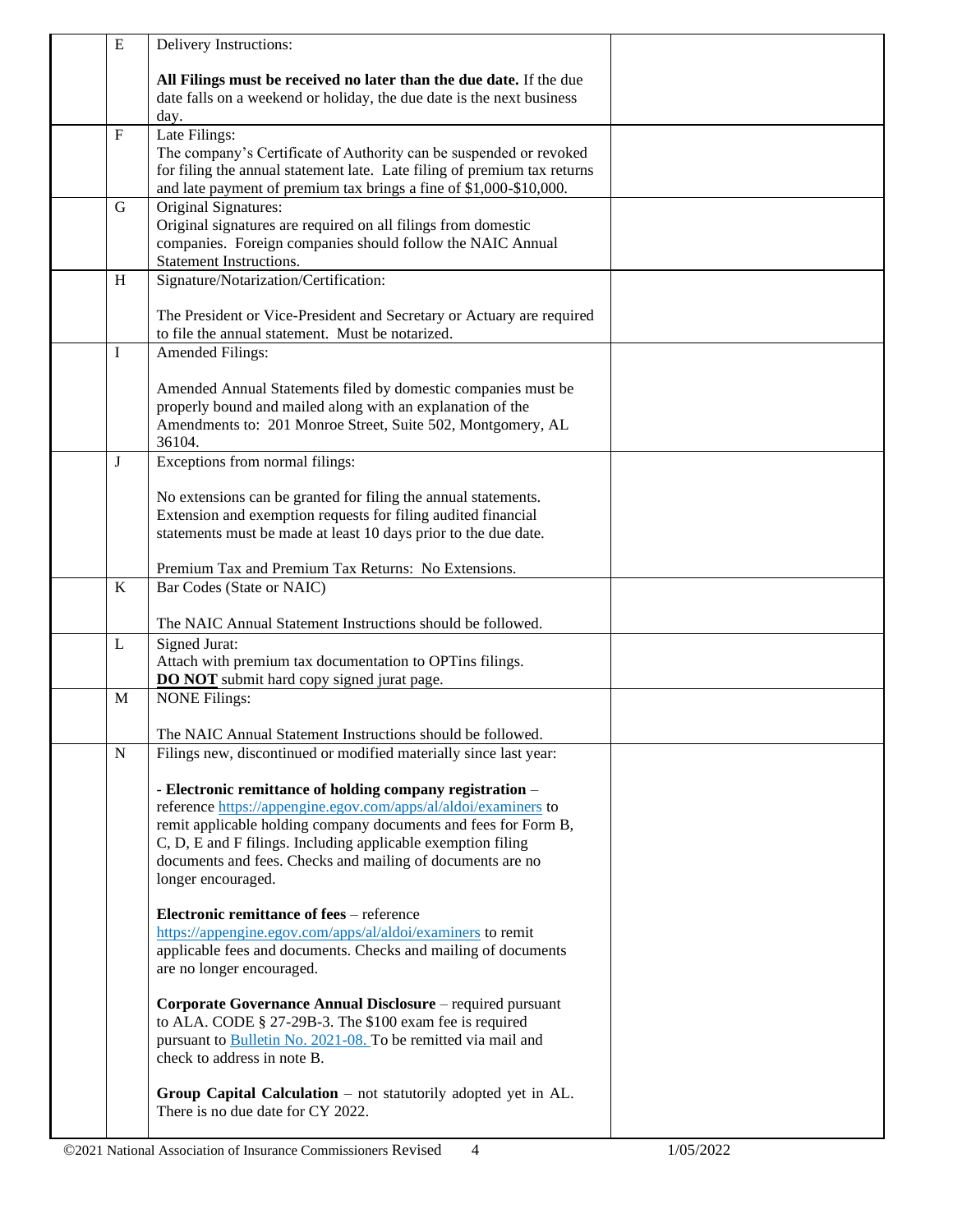|             | Quarterly Financial Statement exam fee - \$100 audit and                   |  |
|-------------|----------------------------------------------------------------------------|--|
|             | examination fee required by ALDOI pursuant to Bulletin No. 2021-08         |  |
|             | https://www.aldoi.gov/pdf/legal/ALDOI%20Bulletin%20No.%202021              |  |
|             | -08.pdf Applies to Domestic Companies only; to be paid via NAIC            |  |
|             | OPTins with premium tax quarterly filings.                                 |  |
|             |                                                                            |  |
| $\Omega$    | Domestic companies are required to file a Holding Company                  |  |
|             | Registration Statement and pay a \$650.00 filing fee no later than June    |  |
|             | 1. Registration statement and fee remittance should be made                |  |
|             | electronically at https://appengine.egov.com/apps/al/aldoi/examiners       |  |
| $\mathbf P$ | State Specific forms are located on the Insurance Department website       |  |
|             | at http://www.aldoi.gov/Companies/Forms.aspx                               |  |
|             |                                                                            |  |
| Q           | DO NOT SEND HARD COPIES OF THE DOCUMENTATION.                              |  |
|             |                                                                            |  |
|             | All premium tax credits/deductions taken on the annual premium tax         |  |
|             | return should be documented with copies of cancelled checks and            |  |
|             | privilege tax returns $(1st page only)$ , ad valorem tax notices, guaranty |  |
|             | fund and Alabama Health Insurance Plan assessment notices, invoices.       |  |
|             | <b>DO NOT</b> send prior year tax returns as supporting documentation.     |  |
|             | Premiums which are taxed at less than the maximum should be                |  |
|             | documented with detailed policy runs. Documentation must be                |  |
|             | attached with premium tax documentation to OPTins filings. NO              |  |
|             | secure links to the documentation.                                         |  |
| $\mathbf R$ |                                                                            |  |
|             | The Alabama business page should be attached with premium tax              |  |
|             | documentation to OPTins filings.                                           |  |
|             |                                                                            |  |
|             |                                                                            |  |
|             |                                                                            |  |
| S           | The AL Dept. of Insurance does not furnish a form. Regulation              |  |
|             | Number 13 (Chapter 482-1-013.20(3) located at                              |  |
|             | http://www.aldoi.gov/Legal/Regulations.aspx, states what the               |  |
|             | company should include in the Certificate which it prepares.               |  |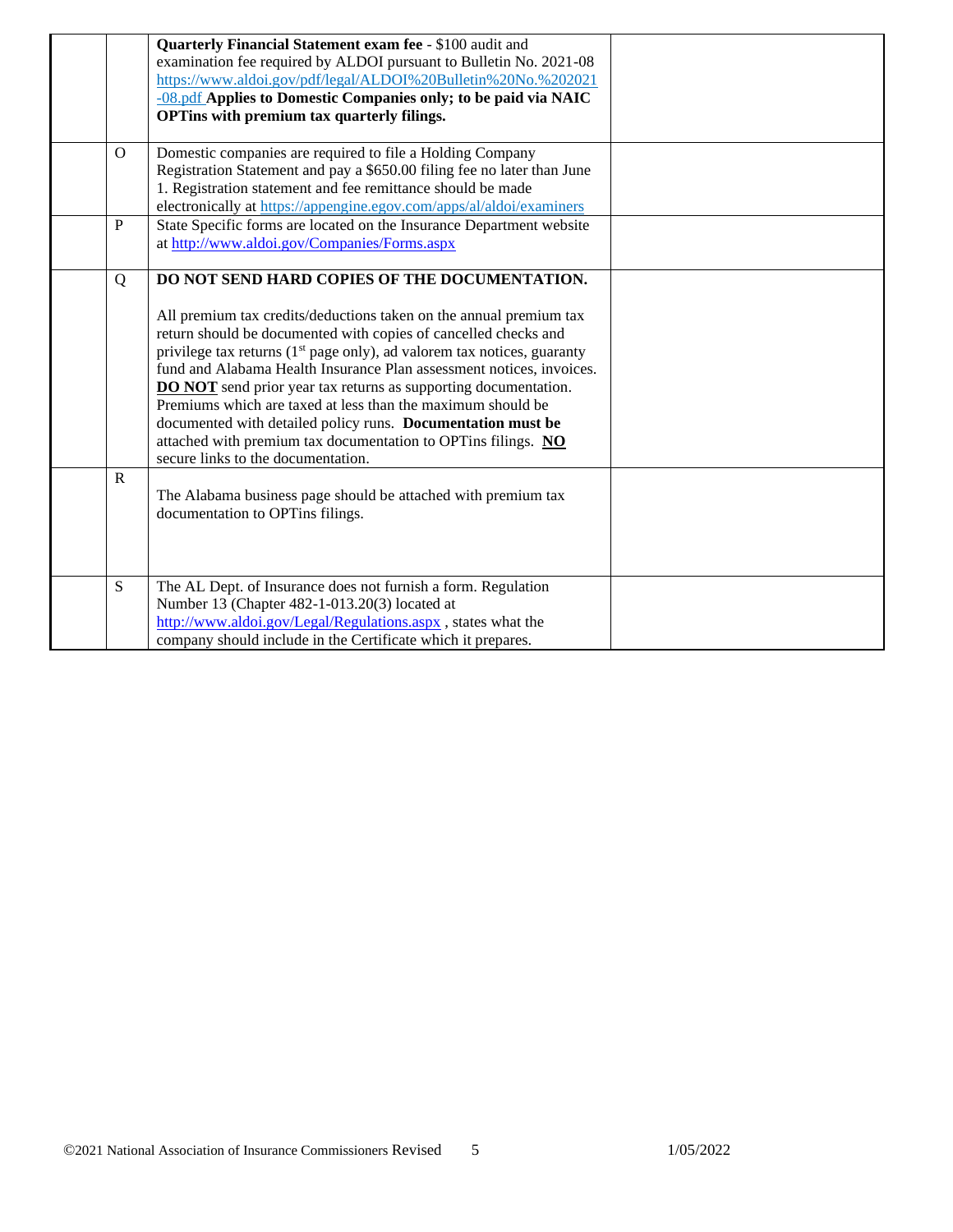#### **General Instructions For Companies to Use Checklist**

**Please Note: This state's instructions for companies to file with the NAIC are included in this Checklist. The NAIC will not be sending their own checklist this year.** 

# **Electronic filing is intended to be filing(s) submitted to the NAIC via the NAIC Internet Filing Site which eliminates the need for a company to submit diskettes or CD-ROM to the NAIC. Companies are not required to file hard copy filings with the NAIC.**

#### **Column (1) Checklist**

Companies may use the checklist to submit to a state, if the state requests it. Companies should copy the checklist and place an "x" in this column when submitting information to the state.

**Column (2) Line #**

Line # refers to a standard filing number used for easy reference. This line number may change from year to year.

#### **Column (3) Required Filings**

Name of item or form to be filed.

The *Annual Statement Electronic Filing* includes the annual statement data and all supplements due March 1, per the *Annual Statement Instructions.* This includes all detail investment schedules and other supplements for which the *Annual Statement Instructions exempt* printed detail.

The *March.PDF Filing* is the .pdf file for annual statement data, detail for investment schedules and supplements due March 1.

The *Risk-Based Capital Electronic Filing* includes all risk-based capital data.

The *Risk-Based Capital.PDF Filing* is the .pdf file for risk-based capital data.

The *Separate Accounts Electronic Filing* includes the separate accounts annual statement and investment schedule detail.

The *Separate Accounts.PDF Filing* is the .pdf file for the separate accounts annual statement and all investment schedule detail.

The *Supplemental Electronic Filing* includes all supplements due April 1, per the *Annual Statement Instructions.* 

The *Supplement.PDF Filing* is the .pdf file for all supplemental schedules and exhibits due April 1.

The *Quarterly Electronic Filing* includes the quarterly statement data.

The *Quarterly.PDF Filing* is the .pdf for quarterly statement data.

The *June.PDF Filing* is the .pdf file for the Audited Financial Statements and Accountants Letter of Qualifications.

# **Column (4) Number of Copies**

Indicates the number of copies that each foreign or domestic company is required to file for each type of form. The Blanks (EX) Task Force modified the 1999 *Annual Statement Instructions* to waive paper filings of certain NAIC supplements and certain investment schedule detail, if such investment schedule data is available to the states via the NAIC database. The checklists reflect this action taken by the Blanks (EX) Task Force. XXX appears in the "Number of Copies" "Foreign" column for the appropriate schedules and exhibits. **Some states have chosen to waive printed quarterly and annual statements from their foreign insurers and to rely upon the NAIC database for these filings. This waiver could include supplemental annual statement filings. The XXX in this column might signify that the state has waived the paper filing of the annual statement and all supplements.**